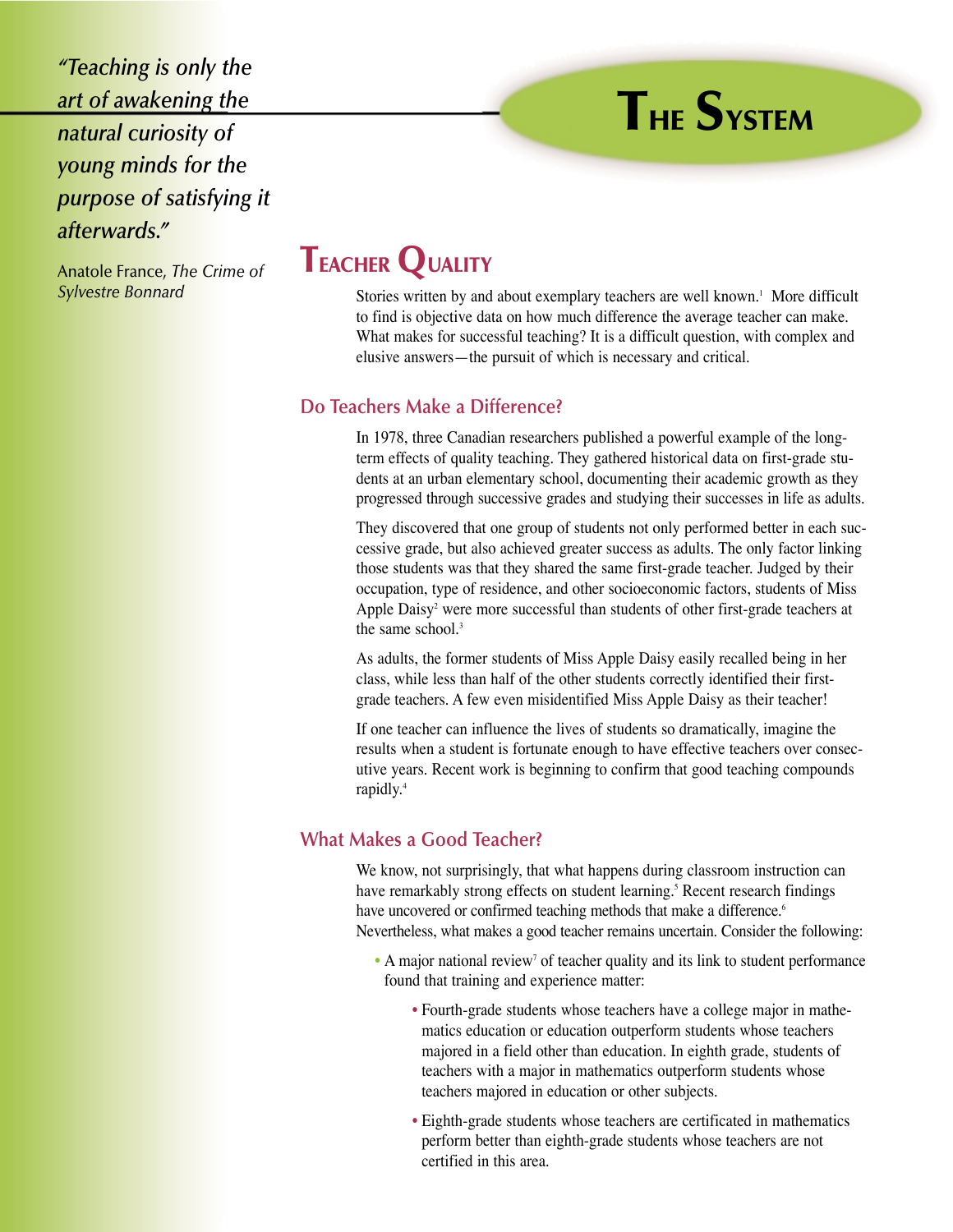- Students who are taught mathematics by teachers with more than five years of teaching experience are more likely to perform better than students taught by teachers with five or fewer years of experience.
- The more knowledge eighth-grade teachers reported of National Council of Teachers of Mathematics (NCTM) standards, the higher their students' mathematics performance tended to be on the National Assessment of Educational Progress (NAEP).
- Effective teachers work differently. They give explanations from multiple perspectives, respond promptly and accurately to student questions, plan lessons systematically and intelligently, qualify assertions appropriately, and choose carefully what they teach and what they do not teach.<sup>8</sup>
- Students whose teachers have good reading skills perform better than students of teachers with lower reading skills.<sup>9</sup>
- Good teachers know *how* to teach. They readily and clearly describe what is important in classroom events, including events others miss. They have a strong clinical sense of what is happening elsewhere in their classrooms, even as they focus on an individual student's learning.<sup>10</sup>

# **Ohio's Teachers**

Ohio's math and science teachers bring a wide variety of qualifications and resources to the classroom:

- Their undergraduate and graduate work gives them exposure to college courses in many diverse subjects.
- The typical, certificated Ohio teacher has 14.9 years of experience.<sup>11</sup>
- Of Ohio's teachers, 48.8 percent hold a Master's degree or higher.<sup>12</sup>
- Ohio's teachers have pursued national board certification actively, resulting in almost 600 nationally certified teachers, more than almost all other U.S. states.13

On the other hand, some of the Ohio data raise questions:

- Most states today require teachers to pass examinations on subject-matter knowledge and teaching knowledge. Ohio does not require such testing, although some individual districts do so.<sup>14</sup>
- Ohio is one of only 11 states that do not require a written test of basic skills for beginning teachers.<sup>15</sup>
- Sixty-one percent of Ohio's secondary teachers hold a degree in the subject they teach, slightly below the national average.<sup>16</sup>
- Few of Ohio's math teachers say that the NCTM standards help them choose what and how they teach.<sup>17</sup> On the other hand, these standards, as well as the science standards from the American Association for the Advancement of Science (AAAS), heavily influence Ohio's model curricula and district curriculum guides, which teachers do depend on.
- Ohio's most skilled teachers list professional development as a critical and necessary means to enhance teaching skills.18 However, research shows that the number of hours of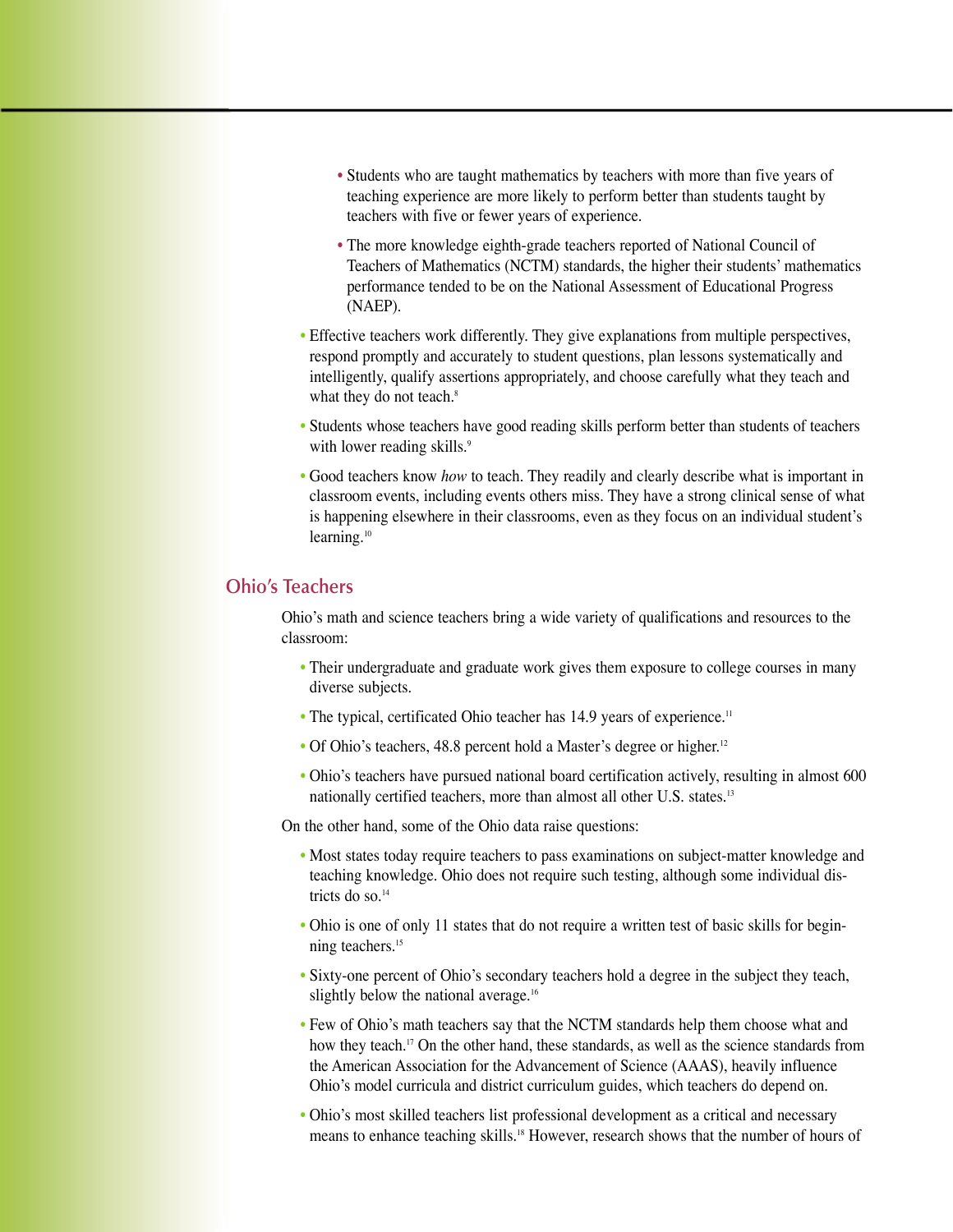professional development teachers receive is not related to students' performance in mathematics.<sup>19</sup> The problem may be the content of the professional development opportunities currently available to teachers.<sup>20</sup>

#### **Routes and Destinations**

Clearly, college education, certification, experience, skill, intelligence, and professional development are all important attributes of good teachers. However, some of today's eighthgrade math students in Ohio are being taught mathematics by teachers who did not major in math in college, may not be certified to teach math, have little or no knowledge of NCTM standards, and may not have a great deal of teaching experience.

Why was Miss Apple Daisy able to make such a difference? The comments of her students, decades after being in her class, are pertinent.<sup>21</sup> She left a "profound impression of the importance of schooling," said one. Another claimed, "She gave extra of herself to students who were slow learners. We all loved her so much, that sometimes we wished we were slow learners, too." A former colleague cited "the sheer force of her personality and her obvious affection for the children." If a student needed a bus ticket, she paid for it. When children forgot their lunches, she gave them her own. "I have a five-year-old son," said another former student, "I only wish I could find an Apple Daisy for him."

If teachers like Miss Apple Daisy are noteworthy because they are the exceptions to the rule, we should not look to create more exceptions, but to find ways to change the rule.

#### **Endnotes**

- 1. The work of Jaime Escalante in Los Angeles was the subject of the 1987 feature film *Stand and Deliver.* Autobiographical descriptions of teachers' work includes S. Ashton-Warner, *Teacher,* Simon & Schuster, New York, NY, 1963; A. S. Neill, *Summerhill,* Hart, New York, NY, 1960; and V. Gussin Paley, *Mollie Is Three: Growing Up in School,* University of Chicago Press, Chicago, IL, 1986. Descriptive reports of teaching also can be found in T. Kidder, *Among Schoolchildren,* Houghton-Mifflin, Boston, MA, 1989; G. McPherson, *Small Town Teacher,* Harvard University Press, Cambridge, MA, 1972; B. Kaufman, *Up the Down Staircase,* Avon, New York, NY, 1964; C. Rathbone, *On the Outside Looking In: A Year in an Inner-City High School,* Atlantic Monthly Press, New York, NY, 1998; and L. Delpit, *Other People's Children: Cultural Conflict in the Classroom,* New Press, New York, NY, 1995. Some descriptions of teaching in Ohio are drawn in the unpublished document *Pathways to System Reform: Case Studies of Ohio Schools,* prepared with funding from a grant from the National Science Foundation to J. Kahle, then of Miami University.
- 2. Her name was Iole Appugliese (pronounced Yolly Appulyazy). Unable to say this, her first-grade students called her Miss Apple Daisy.
- 3. E. Pedersen, T. Faucher, and W. Eaton, "A New Perspective on the Effects of First-Grade Teachers on Children's Subsequent Adult Status," *Harvard Educational Review, 48*(1), February 1978, pp. 1-31.
- 4. The work of William Sanders in Tennessee has most clearly shown the exceptional academic gains children can make when they are taught in successive years by their schools' best teachers: W. Sanders and J. Rivers, "Cumulative and Residual Effects of Teachers on Future Student Academic Achievement," unpublished paper, University of Tennessee (Knoxville), Value-Added Research and Assessment Center, 1996. Similar results have been observed in Dallas: see H. Jordan, R. Mendro, and D. Weerasinge, "Teacher Effects on Longitudinal Student Achievement," paper presented at the Center for Research on Educational Accountability and Teacher Education, Indianapolis, 1997.
- 5. M. Wang, G. Haertel, and H. Walberg, "Toward a Knowledge Base for School Learning," *Review of Educational Research, 63*(3), Fall 1993, pp. 249-294. Wang and colleagues insist strongly that their research is "inconsistent with current conventional wisdom which argues for policy-driven solutions, like school restructuring, school-site management, and tougher teacher credential requirements and evaluation, to improve student learning."